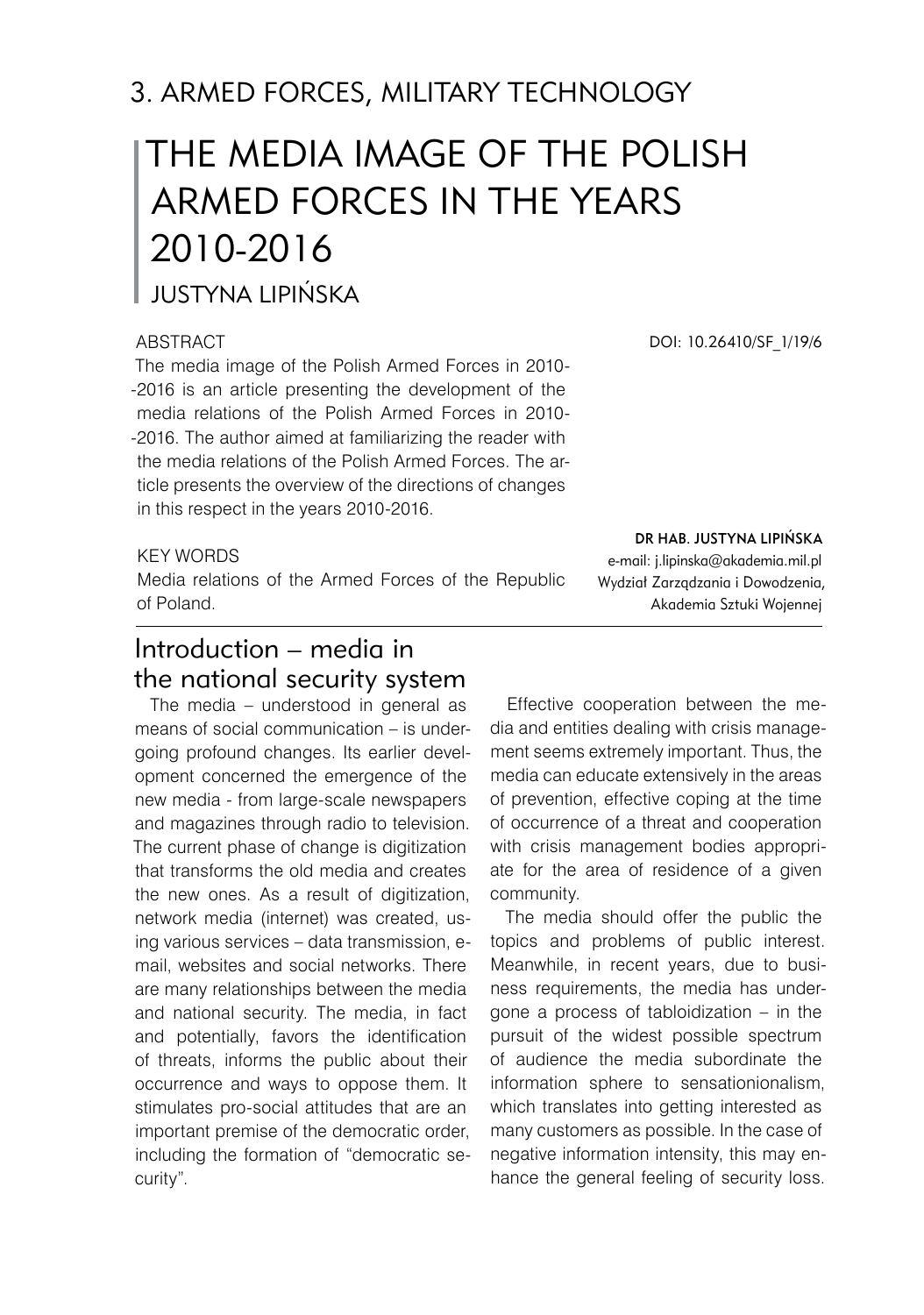Media reports are too often characterized by dramatization, personalization of the message, both its form and content. That is why a frequent topic are events marked by violence or human tragedy, like catastrophes or acts of terrorism.

A promotional activity in the Ministry of National Defense (Polish acronym MON) is governed by Decision No. 212/MND of the Minister of National Defense of 29 April 2008 (Polish: *Nr 212/MON*) on promotional activities in the Ministry of National Defense (Official Journal of the Ministry of National Defense No. 9, item 117, as amended), which defines among others:

- − the scope and objectives of promotional activities in the department of national defense;
- − persons and units responsible for this activity in the department;
- − promotional tasks, the method of fi-constituting the state and official secrets, nancing promotional activities;
- − principles of purchase and distribution of promotional materials;
- − terms and methods of evaluation of promotional activities in the cells and organizational units of the Ministry of National Defense.

The obligation to inform the public by state authorities about the status of security and defense of the country results from the relevant provisions (national and allied). National:

- − The Constitution of the Republic of Poland.
- − Act on access to public information.
- − Act on the protection of classified information.
- − Press Act.
- − The Public Finance Act.

They have an obligation to inform about the status of their activities and plans. The basic information documents of the Armed Forces are:

− the Act on the general obligation to de-into account reasonable comments and

fend the Republic of Poland,

- statutory regulations of extraordinary states,
- − Press officers and other authorized persons are authorized to provide confirmed information about the activities of the armed forces. They must act on the basis of the following acts:
- − the Act of 26 January 1984. Press Law (Journal of Laws 1984, No. 5, item 24 of 1984, as amended)
- − the Act on Access to Public Information (Journal of Laws 2001, No. 112, item 1198 of 2001),
- − Regulation of the Council of Ministers of 8 January 2002 on the organization of the tasks of spokespersons in government administration offices.

Moreover, there are included provisions regarding the protection of messages contained in the Act of 29 August 1997 on the Protection of Personal Data (Journal of Laws 1997, No. 133, item 883 of 1997, as amended) , the Act of 5 January 2010 on the protection of classified information (Journal of Laws 2010, No. 11, item 95 of 1999, as amended) and implementing acts based on this resolution. Press officers acting on behalf of heads of organizational units are also subjects to the Act of February 4, 1994 on Copyright and Related Rights (Journal of Laws of 1994, No. 24, item 83 of 1994, as amended).

Irrespective of the type of activity of a given state authority, state enterprise or other state organizational units, and in the field of socio-economic activities – cooperative organizations and legal or natural persons conducting business activity as well, they are all obliged to provide the public with information about work and the attitude to the critical social assessments and postulates presented to them, as well as to take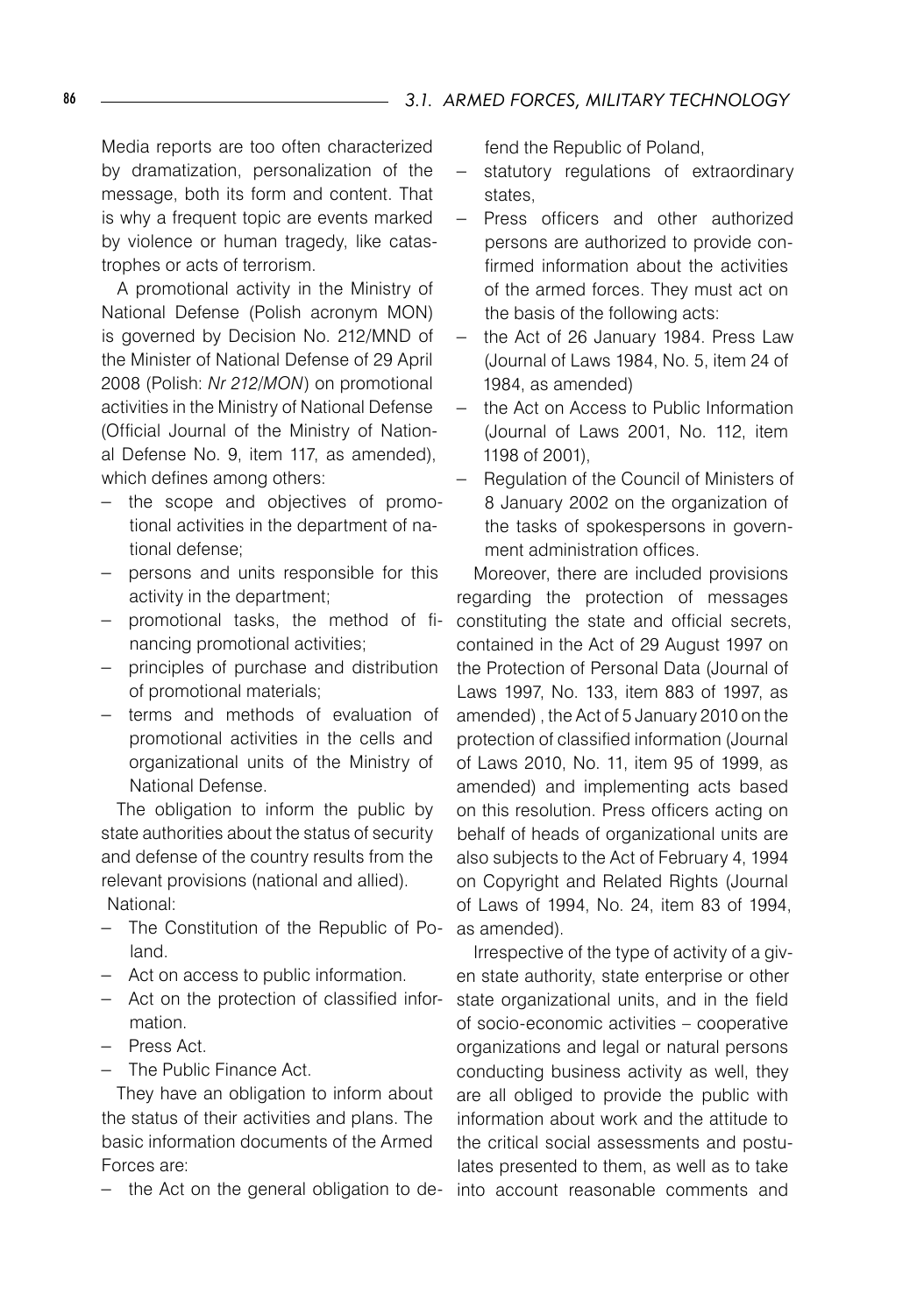conclusions regarding the improvement of their work (LJ Buller, *Safe and effective communication: a practical guide to proceedings*, Sandomierz Diocesan Publisher, Warsaw 2005, p. 9).

These normative acts are only the basis on which the spokesperson operates. These provisions arise from and are directly related to the more extensive legal scope, including the provisions of the Civil and Criminal Codes, as well as the Code of Journalistic Ethics. The knowledge of the organization's right to provide information about its activities is the basic knowledge of spokespersons, and above all its managers. Public organizations, enterprises and other organizational units, cooperatives and self-employed persons are obliged to provide the press with information about their activities in the aforementioned scope. A refusal to provide information can only take place in the event of the protection of state and official secrets and other secrecy, protected by statute (Article 4 paragraph 1 and 2 of the Press Law) (Pietrzak, Hałaj, 2003, pp. 202-203). Numerous legal solutions are also included in the Constitution of the Republic of Poland of 1997. It resolves many important matters concerning the circulation and limiting of information. It is important that the people performing information and public functions in the organization, the press spokespersons in particular, have a lot of knowledge about the Polish law.

By becoming a member of NATO and the European Union, Poland accepted not only obligations related to the modernization of command systems, communications, military technology, but also standards for informing the public, appropriate for the institutions of the democratic state. According to it, the Republic of Poland provides its citizens with "the right to obtain information about the activities of public authorities

and persons performing public functions" (Constitution of the Republic of Poland, Article 61). The Armed Forces of the Republic of Poland shape relations with the society that lead to an improvement in their social perception, including increasing social acceptance of their activities outside the state. It must be remembered that the armed forces are a tool of the state's international policy, and it is the political side that has the responsibility to inform the public about the decisions made and their justification. On the other hand, the Polish Armed Forces have the responsibility to make the best of their tasks.

The basic information documents of the armed forces include:

- − ISO 9001.
- The information management strategy of the Ministry of National Defense and the Armed Forces of the Republic of Poland in 2009-2018,

Military units implementing information policy of the armed forces are obliged to use such informational and promotional instruments as public information, media relations, public affairs and e-public relations. It should be remembered that the press and information activity of the armed forces in Polish and allied documents is understood as "social information, transfer of information from individual commands and building relations with the public, both internally and externally" (Antczak, 2009, p. 108).

The coordinating body for press and promotional work was the Press and Information Office of the Ministry of National Defense established in 1993, which was formed in order to implement the principle of civilian, democratic control over the armed forces. The organizational chart was based on a structure functioning in the NATO countries. The basic tasks were based on a wide, reliable and fast inform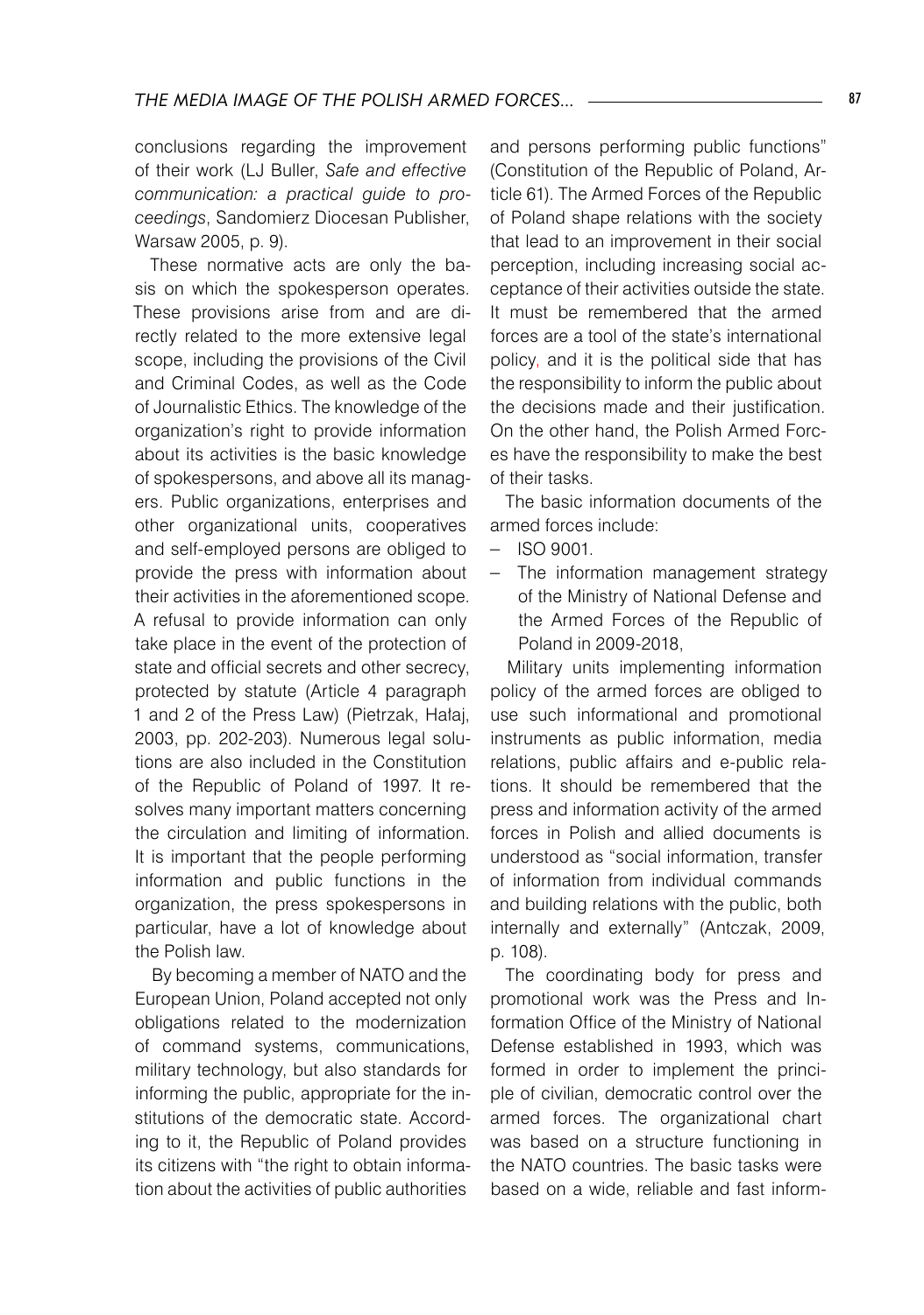ing the public about events and processes taking place in the armed forces and in their surroundings. In 2004, the system of communicating the army with the public was modified and the Information Center of the Ministry of National Defense was established, the continuation of which is the Press and Information Department of the Ministry of National Defense operating from January 1, 2007. Decision No. 70/ MND of the Minister of National Defense of March 13, 2015 (Polish: *Nr 70/MON*) on the Ministry of National Defense, transformed the Press and Information Department of the Ministry of National Defense under the Undersecretary of State into the Ministry of National Defense, and after one year of activity, due to Decision No. 63/MND of the Minister of National Defense of March 24, 2016 (Polish: *Nr 63/MON*) regarding the list of organizational units subordinate to or supervised by the Minister of National Defense, along with their direct subordination, some tasks were transferred from the Department of Social Communication of the Ministry of National Defense to the MND Operational Center and the Department of Social Communication was reformed into the Department of Education, Culture and Heritage. According to the decision taken, the tasks that were transferred from the Department of Social Communication of the Ministry of National Defense to the MND Operation Center are to enable direct support of the Minister of National Defense in the process of shaping the image of the Ministry of National Defense and the defense zone of the state through the media. In turn, the reform of the Department of Social Communication into the Department of Education, Culture and Heritage with the remaining tasks related to shaping attitudes and soldier behavior is aimed at improving the cooperation of the Armed Forces with the society based on national and armed

traditions, and support historical and cultural education, which should be set in the Polish Christian and national identity (Ordinance of the Prime Minister amending the ordinance on the statute for the Ministry of National Defense).

The Minister of Defense is the creator of the information policy. The directions of the Ministry of National Defense information policy are:

- − internal environment: professional staff, students of academies and military schools, soldiers of basic military service, soldiers of the army and civil servants of the Ministry of National Defense and reserve soldiers with mobilization allocation. The priority internal environment includes the leadership of the Ministry of National Defense, commanders at all levels of command and control, and military experts;
- immediate external environment: military families, former professional soldiers, veterans, candidates for professional military service and members of non-governmental organizations that have signed agreements with the Minister of National Defense;
- − distant external environment: members of the general public, local community, school and university youth, potential conscripts and foreign audience,
- opinion-forming environment: domestic and foreign mass media, government, Sejm, Senate, local authorities, universities and schools, political parties, social initiatives groups, non-governmental organizations, churches and religious associations, and moral authorities.

### Media relations

Pursuant to decision No. 203/MND of the Minister of National Defense from May 31, 2011 (Polish: *Nr 203/MON*) on the principles of information policy implementation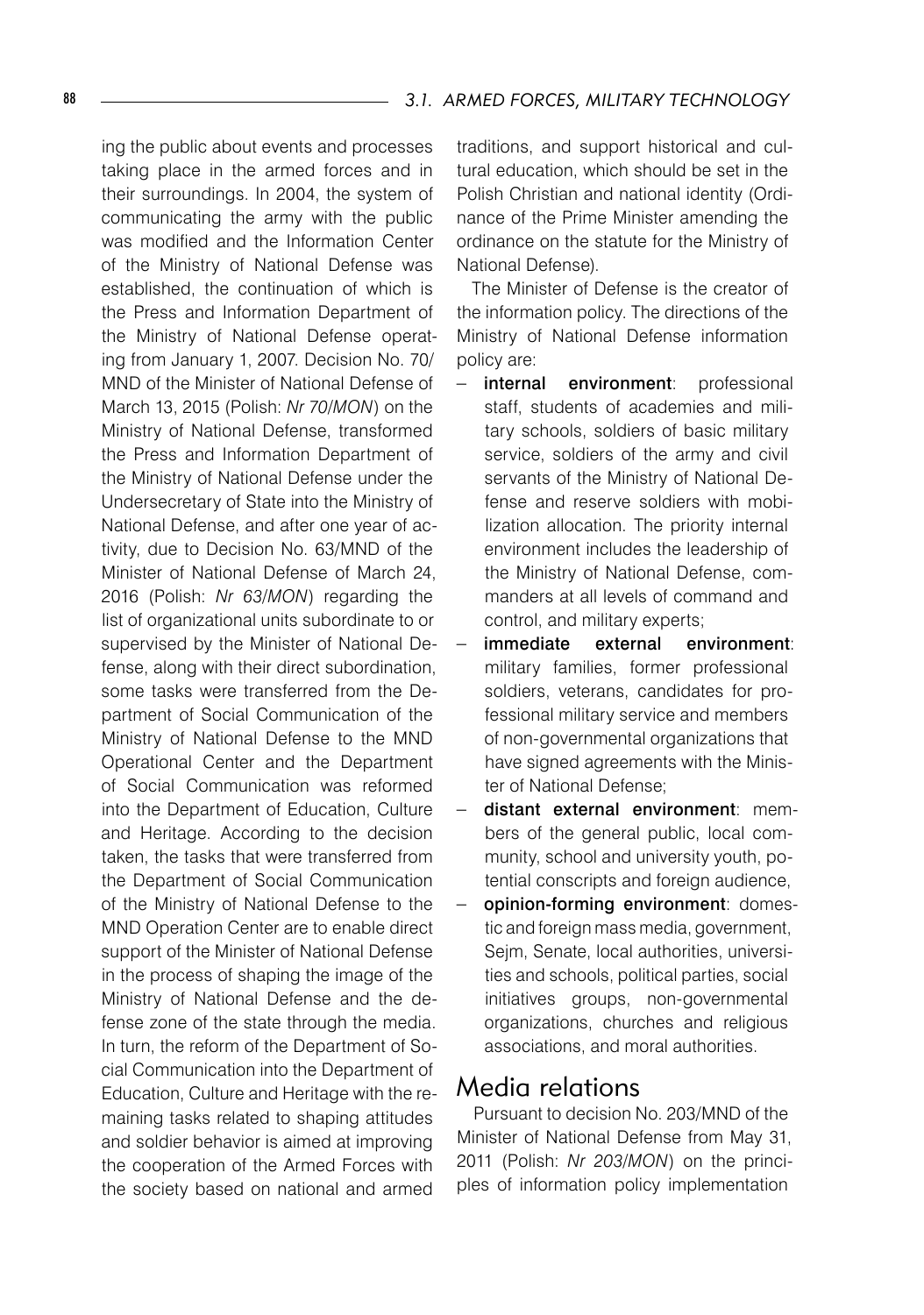in the Ministry of National Defense, media relations "are actions focused on mass media, building media relations, allowing effective interaction through them for public opinion" (Decision No. 203/MND).

The mass media is very important in creating the image of every organization, primarily due to the credibility assigned to it, but also because of reaching huge audience. The effectiveness of the media in the field of persuasion is very high. That is why it is important to have proper contacts with journalists and to control what information the media receives. It depends on the communication system in the organization and the awareness of creating the image of all its employees.

The army, making contact with the media, must know and understand the way of thinking and editing. It must be aware of what type of information is desirable and comply with these requirements. This knowledge helps you reach the media with information in a form that journalists find interesting for their audience. This is particularly important when it comes to such a specific environment as the military, which is used by specialized information provided by military press services. A lot depends on the favorable attitude of media representatives to a given organization. The best way to build trust and understanding between the institution - the sender of the message and the information channel, which is the media. "Communicating with the media is therefore one of the most important tasks that is a part of public relations. The journalists' environment is in fact one of many groups of the environments in which the organization operates". (Cianciara, Uścińska, 1999, p. 16). Skillful use of the media relations means effective building of communication with selected environment groups using the informational media function.

Before starting to cooperate with the media representatives, you must first determine the purpose for which it is undertaken. The important fact is what is expected from the representatives of the environment, communicating with it. Knowing this, you are able to determine what content, form and structure of the message will be the most effective. Nevertheless, it is not less important to get to know the way the editorial team works and the goals it intends to cooperate with, as well as the scope of operation and the audience they reach. It is good to make this type of analysis, because it allows you to gain important knowledge about how to construct a media message.

The next step in establishing contact with the media is to make a decision regarding the frequency, quantity and manner of using particular types of the media. This requires identification of the types of the media. It is important to distinguish the main types of the media and those that are only secondary types. It should be remembered that by selecting several forms of the media at the same time, the messages given in them must be compatible with each other – in a way that the overall information is uniform and consistent. "The main advantage of using many types of media is the fact that the individual media complement and strengthen the power of the entire message. This creates a kind of interaction between these messages. What is more, the media can then transmit information in various forms and reach a much bigger audience" (Czarnecki, Korsak, 2001, p. 158).

The issue of which medium is the most beneficial for a particular media relations strategy in the armed forces is dictated primarily by the range and costs associated with publishing information. We should also remember about Marshall McLuhan's principle, which states that the choice of the medium used is also a kind of message.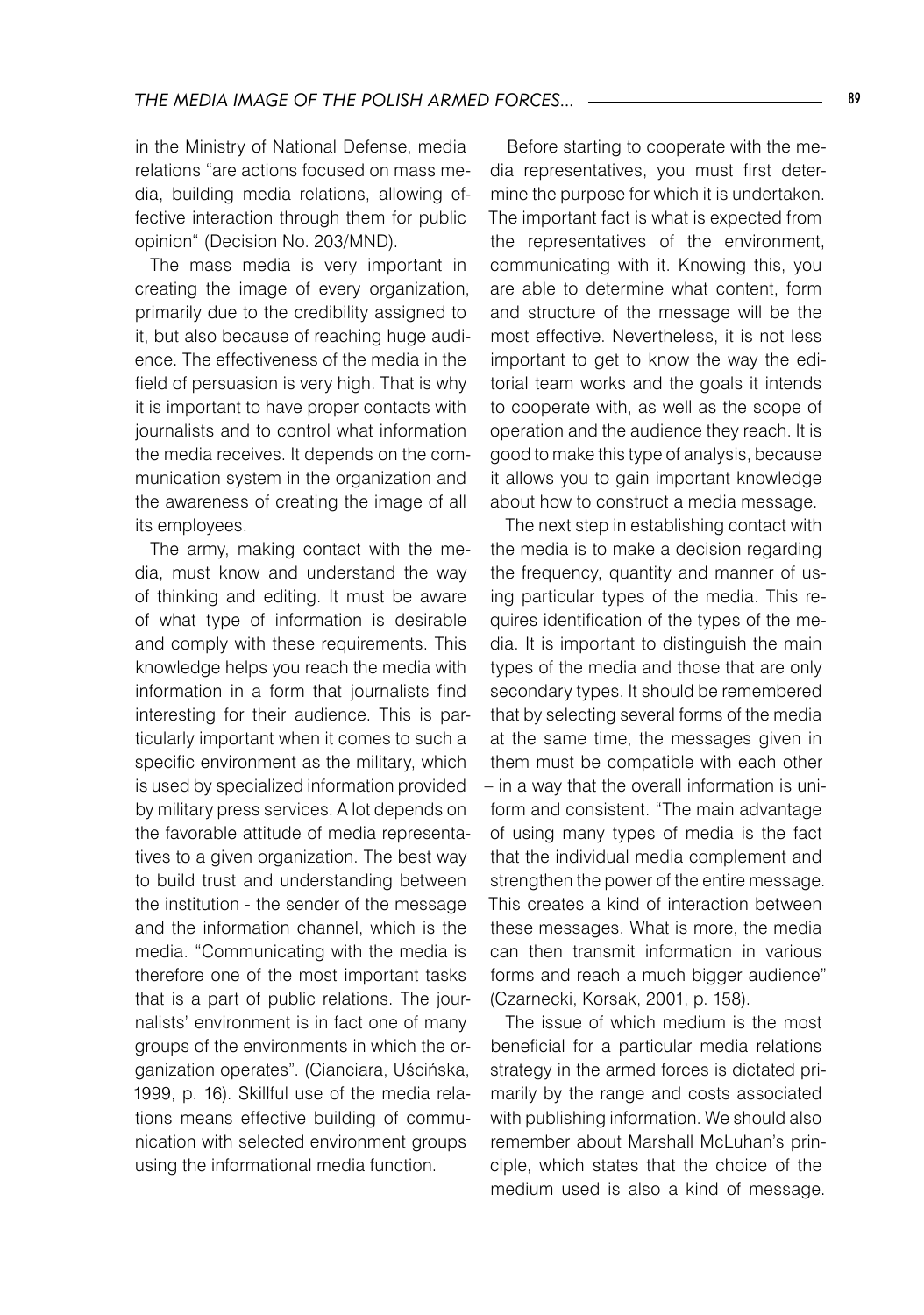In other words, it is a kind of complement to the message that the organization wanted to communicate.

#### The media relations tasks

Cooperation with the mass media should be an integral part of the media relations policy of any organization. The media is an information tool through which organizations reach a mass audience at relatively low costs. In turn, the mass media provides the audience with an independent source of information, which makes it more credible. However, one should remember about the way the media acts, which - before publishing the message - will modify it accordingly, cleanse out of those fragments of information which, according to the editorial staff, are unimportant, but which may turn out to be extremely important for the sender. Cooperation with the media should take into account two directions of activities: first, provide full and appropriate information, and secondly, constantly shape good relations with the editorial offices. Good relations with the media allow you to have a greater impact on the presence of information about the institution in the media. Friendly relations with the journalists may also have some impact on the editorial correction and modification of the information provided. Trust in the media is the basis of this relationship and every organization has to work it out.

The primary goal of media relations is to get to know the media environment and establish the long-term cooperation with its representatives on the basis of mutual respect and awareness of a common goal, which is the obligation to provide full and objective information. In addition, it is important to create an information system, i.e. to introduce an efficient model of contacts with employees and the social environment of the organization, which aims at developing information resources, acquiring information and creating rules and channels for its distribution and supplementation.

The media relations fulfill five basic functions:

- − information the media is the best and the fastest medium of information; the content of the information is immediately conveyed to the environment;
- explanatory explanation, elucidation and justification; referring to the broad environment, the media is the best carrier;
- creating a message in the media creates views and opinions and sometimes behaviors and attitudes;
- − opinion-forming each message generates opinions; the spokespersons make sure that opinions create a positive image of the organization:
- obtaining information a message in the media, as well as journalists with whom press spokespersons have a direct contact, an excellent source of information, opinions, comments, so-called "opensource intelligence" (Kuczyńska, 2006, pp. 12-13).

The most important advantages of such cooperation are high credibility and low costs. Disadvantages, however, are the lack of control over the content, form and composition as well as difficult assessment of the effects. The army has no competition in the state, however, their commanding skills cause immediate interest of the media and citizens in its activities.

The frequency and method of contact with the media is very important in building the right image of the institution. The strategy of permanent presence in the media in a stable situation includes the use of the radio, television and the press. The organization has to determine its desired place, which it wants to occupy in the media. In the case when the organization wants the information to reach the widest possible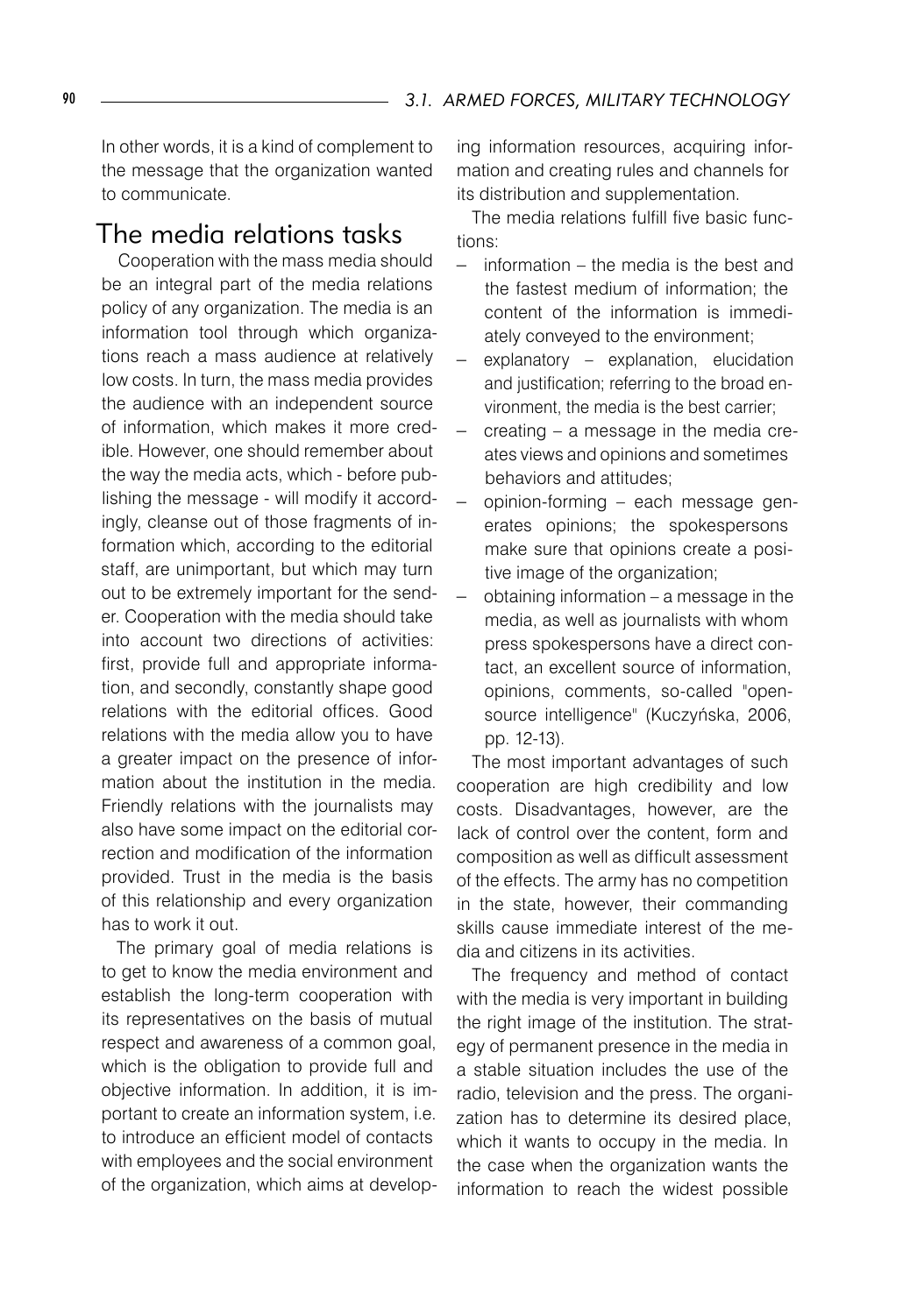audience, special attention should be paid to simultaneous information of the media, so that each of its representatives can publish it at the same time, taking into account their publishing cycle.

One cannot forget about a very important aspect of the work of a press officer, such as informal meetings with representatives of the media. The purpose of such meetings is to be recognized in the journalistic environment, so that the spokesperson cannot be seen as a person "on the opposite side of the barricade". At such meetings, it is important not to touch upon topics related to the institution you represent. During informal meetings, journalists gain knowledge that could not be passed on to them in an official mode. At this moment, an opinion-forming circle begins to form in the journalistic milieu, the so-called competent circle (Bielawski, [3.04.2012]). Informal spokesperson meetings should also be attended by other people, especially those who may represent the institution in official contacts in the future.

Recognizing the spokesperson of a given organization in the media is a good direction, but he/she must limit his/her statements to matters which he/she really knows. In addition, he/she must be prepared to respond at any time and have prepared materials for journalists. This is particularly important in a crisis situation, when he/she must take over the entire burden of contacts with the public (Bielawski, [3.04.2012]).

It is also important to emphasize that contacts with the media should fulfill their task, their specificity should be understood (Ociepka, 1997, pp. 72-73). Quite often, journalists become press spokespersons. In the group of theoreticians and PR practitioners there is an opinion that a public relations specialist should not have previous journalistic experience. These views are primarily shared by people who

do not have journalistic experience but are nevertheless good PR specialists. The complaints are rejected by practitioners with journalistic experience, who believe that effective communication with the media first of all may be the result of luck and intuition supported by intelligence rather than knowledge of the "area" on which they move. Each press spokesperson has his/her own technique, through which he/ she builds relationships with the media. It is commonly believed that only formalized contacts with journalists are a testimony to the lack of professionalism. Information and press materials, conferences, and public meetings with journalists bring good results only when they are a supplement to unofficial contacts that allow the editorial staff to prepare official announcements of the organization (Molenda-Ździech, 2001, pp. 36-37). Building relationships with journalists is the long-term work. *Ad hoc* activities, with the exception of crisis situations, are perceived as a manifestation of seeking for a press effect, which is to be evidence of his/her compliance, usually unreasonable, by the wishes of the employer or the personal successes of the spokesperson himself/herself.

## Campaigns and actions 1

In 2010-2016, the relevant departments carried out promotional campaigns for the army aimed at gaining social support for the army and its modernization, and reaching candidates for soldiers to serve in various corps after military conscription was suspended in 2009.

In 2010, a promotional campaign was implemented to support the recruitment process to the National Reserve Forces and the preparatory service "NSR: Passion and challenge". Movies and spots were used, broadcast on *TVP1*, *Polsat* and *TVN*. On the

www.wojsko-polskie.pl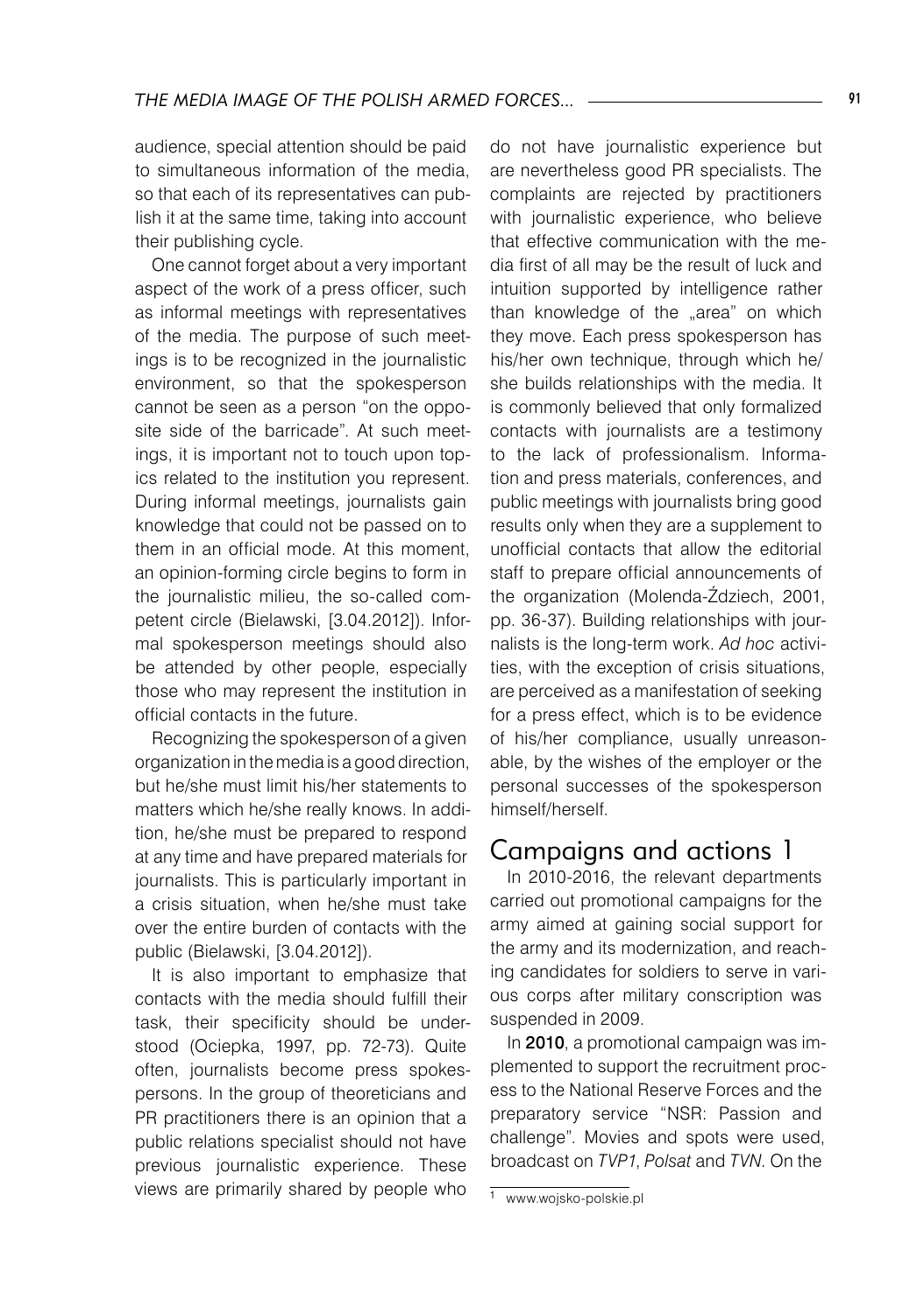website www.wojsko-polskie.pl there was a search engine for vacancies for candidates for the service in NSR. Among other things, the logo of the National Reserve Forces was created.

In 2012, the NSR promoted under the slogans "A pass for professional military service", NSR. Passion, development and challenge". In addition, TV spots broadcast calling for joining the corps of privates. Their main slogans were: "Professional privates - strength of character, power of possibilities". It is a continuation of the process of supporting recruitment to the National Reserve Forces and preparatory service started in 2010. TV advertising was used (broadcasting of spots in *TVP1*, *TVP2*, *TVN* and *Polsat* TV stations), radio advertising (*Radio Zet* and *Radio Planeta*) and press advertising (*Super Express*).

In 2013, a promotional campaign was launched under the slogan "*Wojsko Polskie. Twoja Armi@"* (Polish Army. Your Army), which aimed to present the contemporary Polish Army through its service to the public, showing the changes in equipment and training taking place in the Polish Army. Film materials were created, promoting the operation of the army for the benefit of society - especially in the field of rescue and liquidation of the consequences of disasters and natural disasters. The advertisement on the Internet was also used on the Facebook and on the following websites: www. wojsko-polskie.pl and www.mon.gov.pl, as well as on television, through broadcasting the film titled "*Wojsko Polskie. Twoja Armi@"*  (Polish Army. Your Army) in the program 1 of the Polish Television.

In 2014, the communication program "*Wojsko Polskie. Twoja Armi@"* (Polish Army. Your Army) was continued. Films and spots were broadcast showing the contemporary army in the context of its service to the public and the international involvement of soldiers

within the NATO and European Union structures (cinema and television advertising).

In 2015, the broadcast of spots under the slogan "Polish Army. Modernization". This is the first film production devoted entirely to the process of technical modernization of the Armed Forces. The film presented the possibilities of using and effectiveness of modern equipment and weapons purchased for the needs of the Polish Armed Forces in order to systematically increase the combat potential of the Polish army. On September 13, 2015, the film was broadcast for the first time on the websites (www.mon. gov.pl and www.wojsko-polskie.pl) and on *Telewizja Polska* (Polish Television).

Five episodes were broadcast:

- 1. *JWK* specialties in action (episode 1/5) – in the episode opening the cycle in the main roles of the Military Unit of the Commando and the 7th Special Operations Squadron were presented.
- 2. A new predator in the Polish Army. Land Forces in action (episode 2/5) – this episode is devoted to Land Forces.
- 3. Artillery of the Polish Army (episode 3/5) – this is an episode dedicated to the artillery of the Polish Army.
- 4. Marine Missile Unit in Siemirowice (episode 4/5) – this episode is dedicated to the Navy on the example of , among others, the Rocket Unit in Siemirowice.
- 5. F-16 and JASSM in the Polish Army (episode 5/5) – this section presents the Polish Air Force (*Strategy for the Development of the National Security System of the Republic of Poland 2022*, p. 88).

In 2016, the direction of military promotion was changed. From showing its equipment and combat tasks to pro-social activities. On the Polish military website, advertising and information spots were systematically posted on such topics as:

- − NATO summit;
- World Youth Day;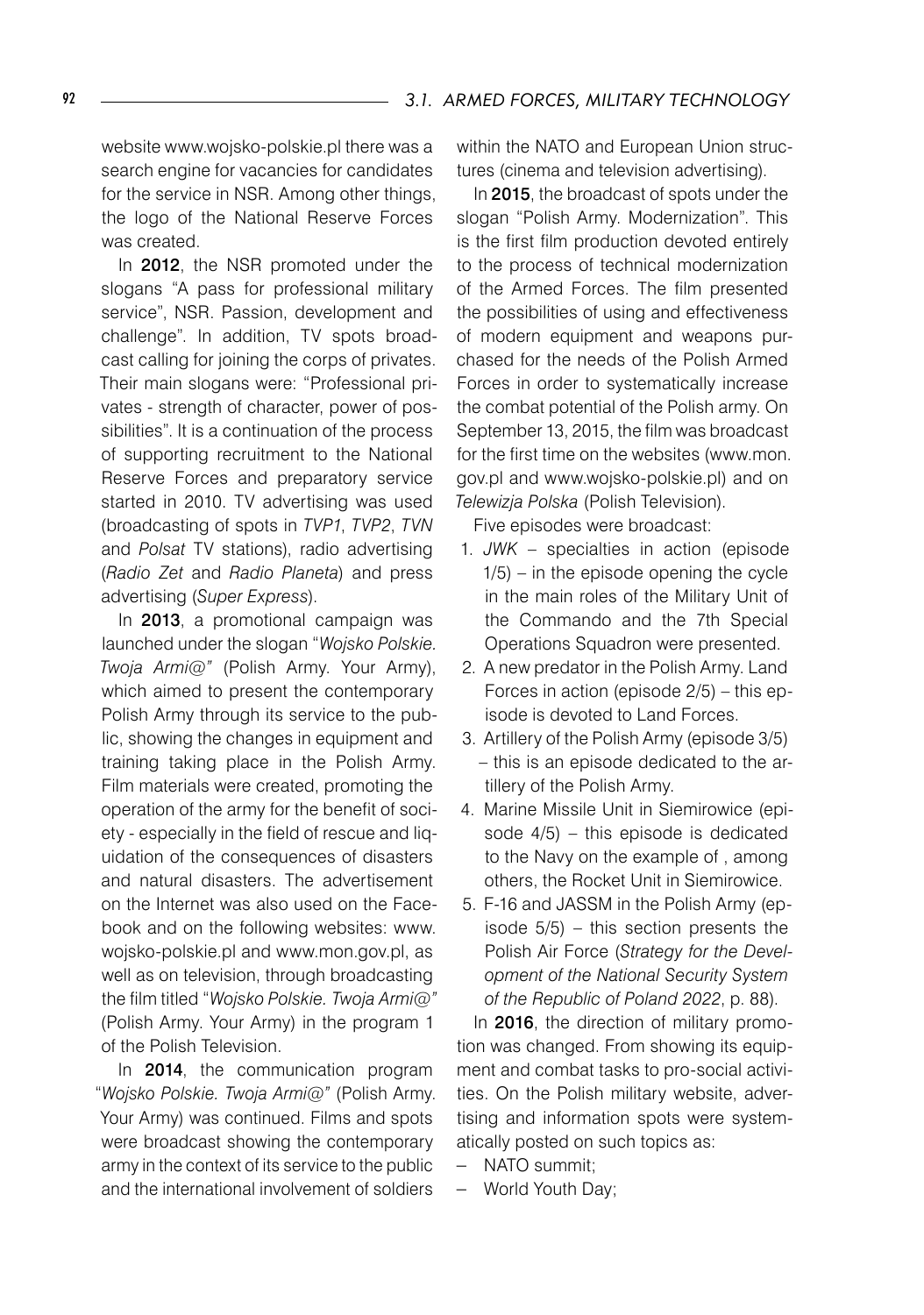- − Military Territorial Defense;
- − Women's self-defense;
- − International Children's Day in the Chancellery of the Prime Minister.

From April 1, 2017, the above-mentioned TV spots can only be viewed on the mentioned website. Previous campaigns are only available on the Internet.

## The effectiveness of the media relations only on the Internet

The goal of the media relations is to get the desired support for the organization's activities. According to the *CBOS* (Polish acronym of Center for Public Opinion Re-

search) Announcement No. 18/2016, as in previous years, the Poles trust charitable organizations most – the vast majority of respondents trust the Great Orchestra of Christmas Charity (85%), Caritas (83%) and Polish Red Cross (79%). Public institutions (79%) also enjoy great social trust. In comparison to 2012, the following institutions gained social trust: Institute of National Remembrance (an increase of indications by 7 percentage points), local authorities of the city/commune (an increase by 6 percentage points), military, NATO, public administration officials (5 points each) (CBOS, 2016a, p. 14).

|                                                | In general, do you trust or not these institutions? |                        |                         |                                 |                                     |                                    |                     |  |  |  |  |  |
|------------------------------------------------|-----------------------------------------------------|------------------------|-------------------------|---------------------------------|-------------------------------------|------------------------------------|---------------------|--|--|--|--|--|
| Institutions                                   | I trust<br>them<br>absolutely                       | I rather<br>trust them | $Trust - in$<br>general | I rather<br>don't trust<br>them | I definitely<br>don't trust<br>them | Lack of<br>$trust - in$<br>qeneral | It's hard<br>to say |  |  |  |  |  |
|                                                | in percent                                          |                        |                         |                                 |                                     |                                    |                     |  |  |  |  |  |
| <b>Great Orchestra of Christmas</b><br>Charity | 43                                                  | 42                     | 85                      | 6                               | $\overline{4}$                      | 10                                 | 5                   |  |  |  |  |  |
| Caritas                                        | 31                                                  | 52                     | 83                      | 8                               | 3                                   | 11                                 | 6                   |  |  |  |  |  |
| in percent                                     | 22                                                  | 57                     | 79                      | $\overline{7}$                  | 3                                   | 10                                 | 11                  |  |  |  |  |  |
| Army                                           | 23                                                  | 56                     | 79                      | 8                               | $\overline{2}$                      | 10                                 | 11                  |  |  |  |  |  |
| scouting                                       | 20                                                  | 53                     | 73                      | 5                               | 1                                   | 6                                  | 21                  |  |  |  |  |  |
| Roman Catholic Church                          | 24                                                  | 46                     | 70                      | 17                              | $\overline{7}$                      | 24                                 | 6                   |  |  |  |  |  |
| Police                                         | 9                                                   | 56                     | 65                      | 19                              | 8                                   | 27                                 | 8                   |  |  |  |  |  |
| Local authorities of the city /<br>commune     | 11                                                  | 53                     | 64                      | 17                              |                                     | 23                                 | 13                  |  |  |  |  |  |
| Ombudsman                                      | 13                                                  | 50                     | 63                      | 9                               | 3                                   | 12                                 | 25                  |  |  |  |  |  |
| IPN (Institute of<br>National Remembrance)     | 15                                                  | 47                     | 62                      | 11                              | $\overline{4}$                      | 15                                 | 23                  |  |  |  |  |  |
| NAT <sub>0</sub>                               | 14                                                  | 48                     | 62                      | 13                              | $\overline{4}$                      | 17                                 | 21                  |  |  |  |  |  |
| UN                                             | 13                                                  | 44                     | 57                      | 13                              | $\overline{4}$                      | 17                                 | 26                  |  |  |  |  |  |
| <b>European Union</b>                          | 10                                                  | 46                     | 56                      | 20                              | $\overline{7}$                      | 27                                 | 17                  |  |  |  |  |  |
| Public administration officials                | 3                                                   | 47                     | 50                      | 25                              | 8                                   | 33                                 | 17                  |  |  |  |  |  |
| Courts                                         | $\overline{7}$                                      | 38                     | 45                      | 26                              | 16                                  | 42                                 | 13                  |  |  |  |  |  |
| Television                                     | $\overline{4}$                                      | 34                     | 38                      | 36                              | 14                                  | 50                                 | 12                  |  |  |  |  |  |
| Government                                     | 8                                                   | 30                     | 38                      | 30                              | 20                                  | 50                                 | 12                  |  |  |  |  |  |
| Large enterprises                              | 3                                                   | 34                     | 37                      | 24                              | 8                                   | 32                                 | 31                  |  |  |  |  |  |
| <b>Constitutional Court</b>                    | $\overline{7}$                                      | 30                     | 37                      | 23                              | 13                                  | 36                                 | 27                  |  |  |  |  |  |
| Sejm and Senate                                | $\overline{4}$                                      | 26                     | 30                      | 33                              | 21                                  | 54                                 | 16                  |  |  |  |  |  |
| newspapers                                     | $\overline{2}$                                      | 28                     | 30                      | 41                              | 15                                  | 56                                 | 14                  |  |  |  |  |  |
| Churches of other religions                    | $\overline{4}$                                      | 25                     | 29                      | 30                              | 13                                  | 43                                 | 28                  |  |  |  |  |  |

Table 1. Social trust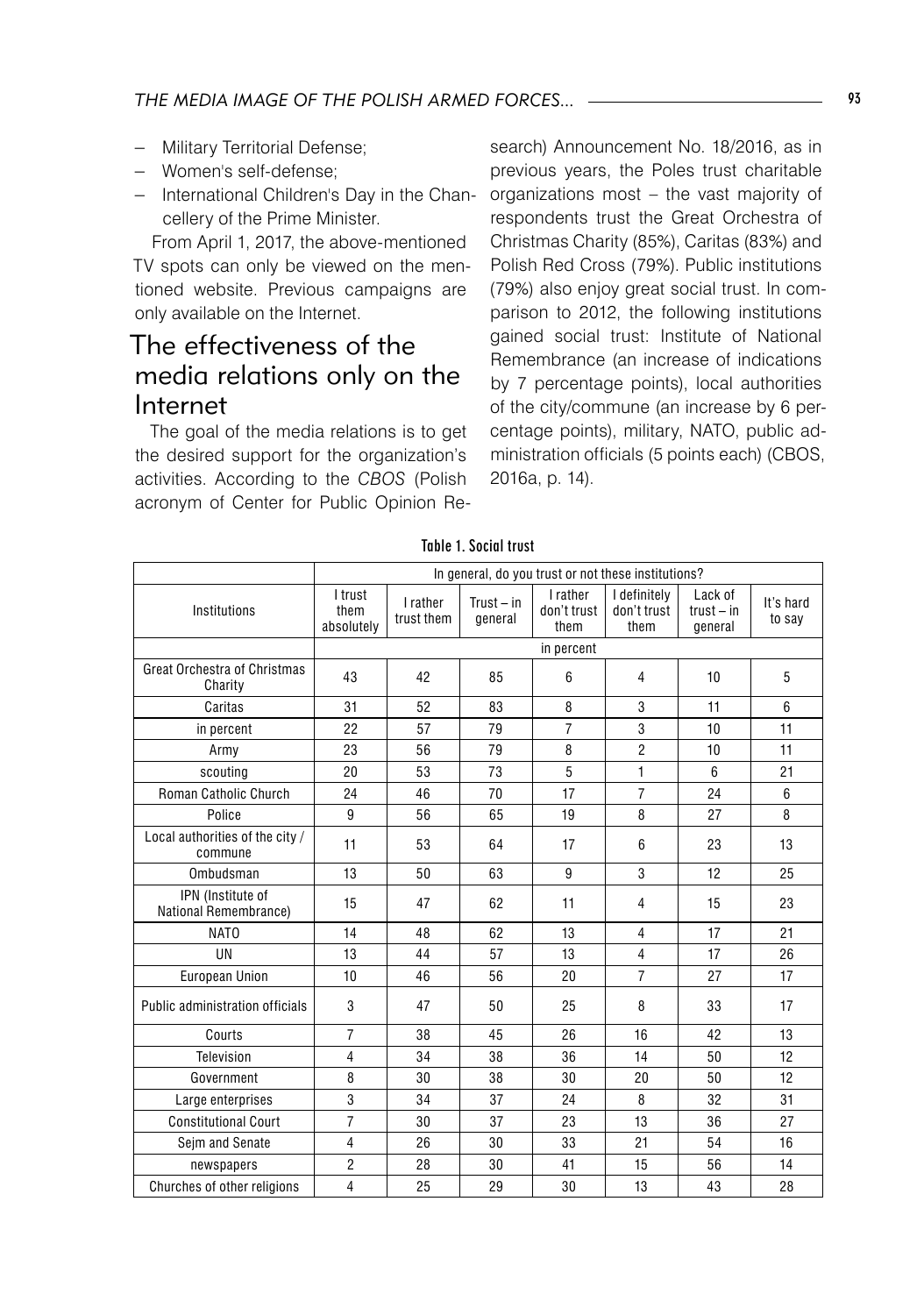| .<br>محتملا                           |  | $\sim$ | $\sim$ | $\cdot$             | $\sim$<br>       |  |
|---------------------------------------|--|--------|--------|---------------------|------------------|--|
| $P = 1111$<br>$\cdots$<br>ues<br>∽un. |  | nn     |        | $\sim$<br>ے ت<br>-- | $\sim$ $-$<br>ບພ |  |

Source: Komunikat z badań nr. 18/2016a. Zaufanie społeczne, CBOS, Warszawa, 2016, p. 1.

And after the March fall in satisfaction with the military operations, in September there

was an improvement. Currently, as many people as last year (69%) positively assess the functioning of the army, and 6% are of

the opposite opinion. Every fourth respondent cannot comment on the functioning of this institution (CBOS, 2016b, p. 10).

|                | Indications of respondents according to research dates |      |    |    |      |    |    |      |      |    |      |    |      |                     |      | changes |               |      |
|----------------|--------------------------------------------------------|------|----|----|------|----|----|------|------|----|------|----|------|---------------------|------|---------|---------------|------|
| Army           | 2009                                                   | 2010 |    |    | 2011 |    |    | 2012 | 2013 |    | 2014 |    | 2015 |                     | 2016 |         | March<br>2016 |      |
| ratings        | in percent                                             |      |    |    |      |    |    |      |      |    |      |    |      | Septem-<br>ber 2016 |      |         |               |      |
| Good           | 71                                                     | 66   | 76 | 73 | 70   | 64 | 65 | 66   | 69   | 55 | 66   | 66 | 67   | 62                  | 69   | 66      | 69            | $+3$ |
| Bad            |                                                        | 6    | 5  | 5  |      | 8  | 9  | 9    | 6    | 10 | 4    | 8  |      | 8                   | 4    | 6       | 6             | 0    |
| Hard to<br>say | 22                                                     | 28   | 19 | 22 | 23   | 28 | 26 | 25   | 25   | 35 | 30   | 26 | 26   | 30                  | 27   | 28      | 25            | $-3$ |

Table 2. Evaluation of public institutions

Source: Komunikat z badań nr. 133/2016b. Ocena instytucji publicznych, CBOS, Warszawa, 2016, p. 10.

This means that despite changing the direction of promoting the image of the army in Polish society, its perception and reception have not changed fundamentally.

In summary, it is worth noting that the use of the media to promote the image of the Polish Armed Forces is an effective action that brings success. That is why it is worth focusing on it and maintaining the quality of messages created because the

## Bibliography

- Antczak A. (2009), Wojskowe służby prasowe wybranych państw NATO, "Kwartalnik Bellona", nr 1.
- Bielawski P. (2012), Komunikacja wewnętrzna, http://www.proto.pl/PR/Pdf/komunikacja\_wewnetrzna.pdf [3.04.2012].
- Buller L.J. (2005), Bezpieczne i skuteczne komunikowanie: praktyczny poradnik postępowania, Wydawnictwo Diecezjalne Sandomierz, Warszawa.
- Cianciara J., Uścińska B. (1999), Komunikacja społeczna. Komunikowanie się z mediami w praktyce, Wyd. Astrum, Wrocław.
- Czarnecki A., Korsak R. (2001), Planowanie mediów w kampaniach reklamowych,

media is the best and the fastest medium of information; the content of the information to the environment is conveyed almost immediately. They can elucidate, explain and justify the decisions of superiors. However, one cannot forget that the media creates views and opinions and sometimes behaviors and attitudes of current and past beneficiaries of the Polish Armed Forces.

Polskie Wydawnictwo Ekonomiczne, Warszawa.

- Decyzja 203/MON z 31 maja 2011r. w sprawie zasad realizacji polityki informacyjnej w resorcie Obrony Narodowej, Dz. Urz. MON 2011, nr 12, poz. 162.
- Dz.U. 1984, nr 5, poz. 24 z 1984 r. późn. zm.
- Dz.U. 1994, nr 24, poz. 83 z 1994 r. z późn. zm.
- Dz.U. 1997, nr 133, poz. 883 z 1997 r. z późn. zm.
- Dz.U. 2001, nr 112, poz.1198 z 2001 r.
- Dz.U. 2010, nr 11, poz. 95 z 1999 r. z późn. zm.
- http://Wojsko-polskie.pl